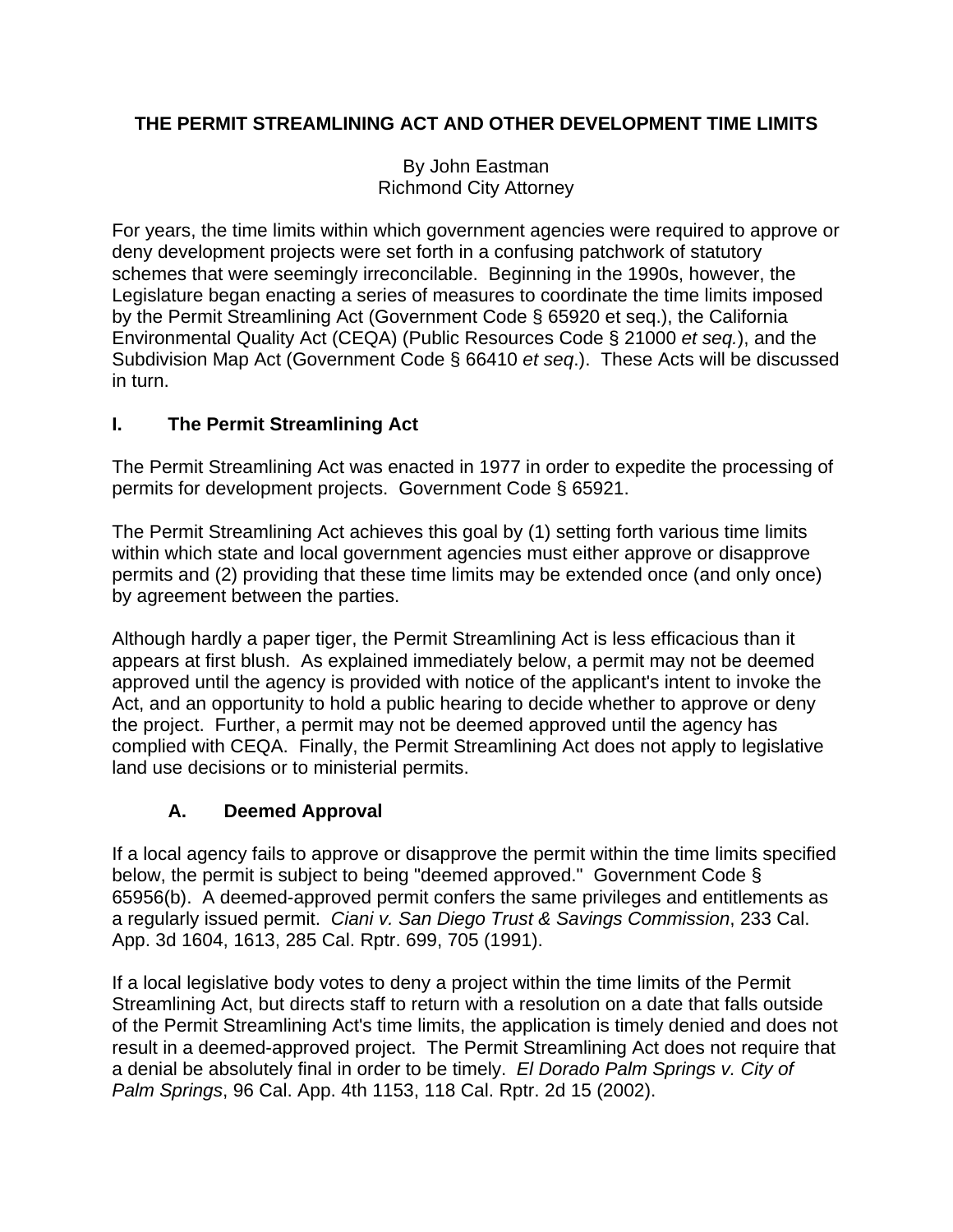## **B. Starting the Permit Streamlining Act's Clock**

The Permit Streamlining Act clock does not start ticking until the applicant submits a completed permit application. The agency has 30 days after an application is submitted in which to inform the applicant of whether the application is complete. Government Code § 65943; 14 California Code of Regulations §§ 15060(a), 15101. If the agency does not so inform the applicant within that 30-day period, the application will be "deemed complete" if the application included the statement that it is an application for a development project (Government Code § 65943) even if the application is deficient. *Orsi v. City of Salinas*, 219 Cal. App. 3d 1576, 268 Cal. Rptr. 912 (1990).

A new 30-day period begins with each re-submission of an application. Government Code § 65943.

At one time, some agencies had required that applicants waive, or agree to extend, these time limits. That practice is now prohibited. Government Code § 65940.5; Public Resources Code §§ 21100.2, 21151.5.

Agencies are required to make lists available to the public that specify in detail the information required for an application. Government Code § 65940. Although these lists may be revised, such revisions generally apply prospectively only and not to pending applications. Government Code § 65942. Agencies may not require applicants to submit at the initial application stage all of the information required by the agency to take final action on the project. Government Code § 65944.

### **C. The Permit Streamlining Act Does Not Apply to All Permit Applications**

The Permit Streamlining Act applies only to "development projects" as that term is defined in Government Code § 65928.<sup>[1](#page-1-0)</sup>

The Permit Streamlining Act does not apply to the following:

 $\Box$  Legislative land use decisions, such as amendments to the zoning ordinance or general plan. *Land Waste Management v. Contra Costa County*, 222 Cal. App. 3d 950, 271 Cal. Rptr. 909 (1990); *Landi v. Monterey County*, 139 Cal. App. 3d 934, 189 Cal. Rptr. 55 (1983).

<span id="page-1-0"></span> $\frac{1}{1}$ Government Code § 65928 provides:

<sup>&</sup>quot;Development project" means any project undertaken for the purpose of development. "Development project" includes a project involving the issuance of a permit for construction or reconstruction but not a permit to operate. "Development project" does not include any ministerial projects proposed to be carried out or approved by public agencies.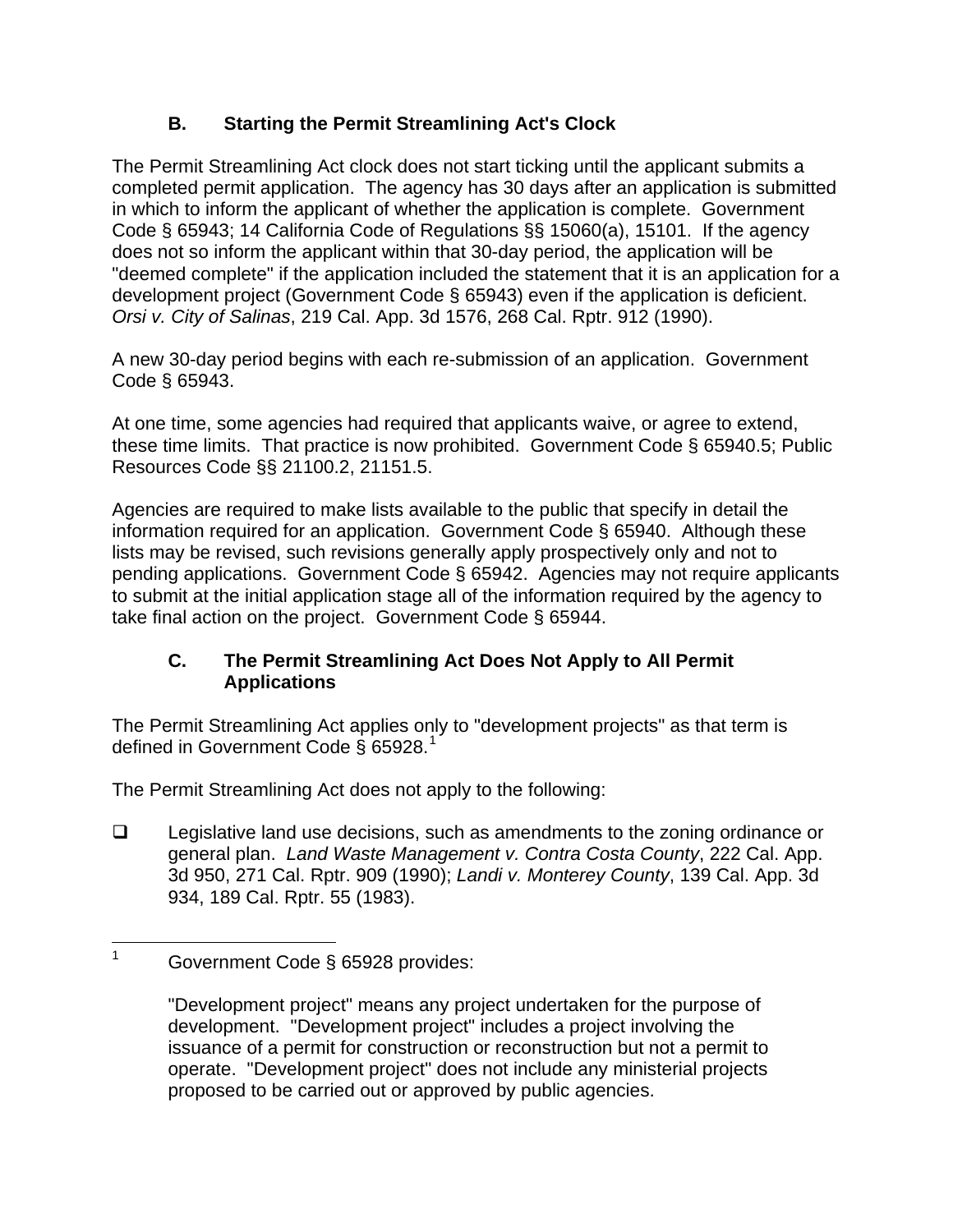- $\Box$  The approval or disapproval of final subdivision maps. Government Code § 65927.
- □ Permits for ministerial projects (Government Code § 65928), i.e., projects which do not involve the exercise of governmental discretion.
- □ Administrative appeals. Government Code § 65922(b).

### **D. Limits on Time Extensions**

As noted above, a number of the Permit Streamlining Act's time limits may be extended once for a period of up to 90 days upon the mutual consent of the agency and the applicant. Government Code § 65957. In *Bickel v. City of Piedmont*, 16 Cal. 4th 1040, 68 Cal. Rptr. 2d 758 (1997), the California Supreme Court held that applicants may further waive the Permit Streamlining Act's time limits if the waiver is knowing, intelligent, and voluntary.

Section 65957 was amended effective January 1, 1999, to abrogate *Bickel*. Accordingly, no extension, continuance or waiver of the Permit Streamlining Act's time limits is allowed beyond § 65957's one-time, 90-day extension.

### **E. Time Limits for Responsible Agencies**

The time limits discussed above assume that the agency is the "lead agency" – i.e., the agency principally responsible for carrying out or approving the project. Public Resources Code § 21067; Government Code § 65929.

Different rules apply if the agency is a "responsible agency." A responsible agency is any agency other than the lead agency which is responsible for carrying out or approving the project. Public Resources Code § 21069; Government Code § 65933.

Responsible agencies are required to approve or disapprove a development project that has been approved by the lead agency within 180 days from the later of (1) the date on which the lead agency approved the project or (2) the date on which the application for the project is accepted as complete by the responsible agency. Government Code § 65952.

### **F. Invoking the Permit Streamlining Act**

Most persons affected by the Permit Streamlining Act – real estate professionals, government officials, community activists – assume that the Permit Streamlining Act is self-executing. It is not. It is true that the Permit Streamlining Act decrees that if the agency fails to approve or disapprove a project within the Act's time limits, the permit "shall" be deemed approved. The Permit Streamlining Act is careful to add, however, that such deemed-approved status may be conferred only if the "public notice required by law has occurred." Government Code § 65956(b). The purpose of this notice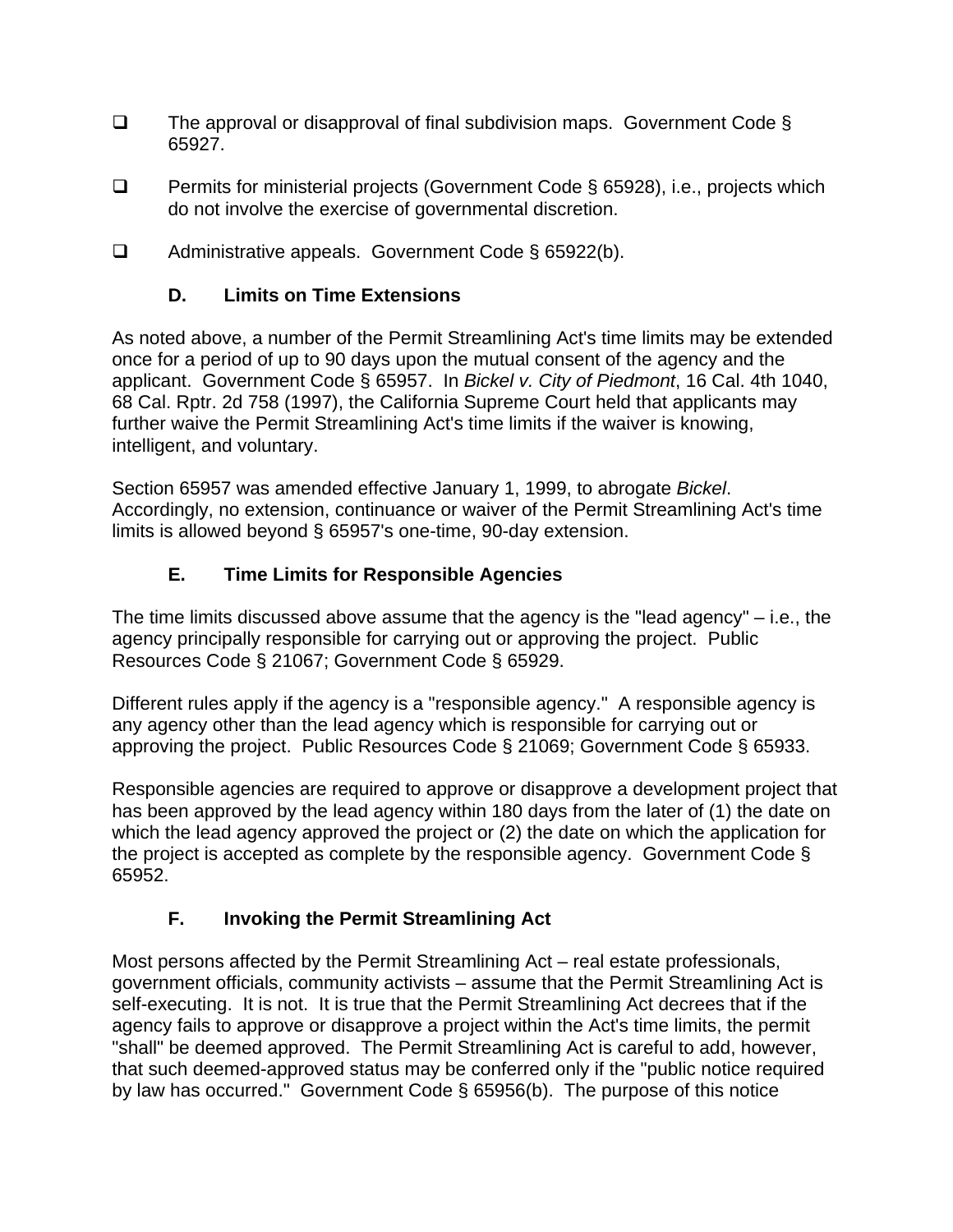requirement is to provide the agency with a final opportunity to hold a public hearing and make a decision on the project, thereby avoiding the harshness of a deemed-approved permit.

The applicant may provide the public notice required by law by giving seven days' advance notice to the agency of its intent to provide public notice. The public notice may not be provided earlier than 60 days from the expiration of the time limits set forth in Government Code § 65950 (or for responsible agencies, the time limits set forth in Government Code § 65952). If the applicant provides such notice, the time limits are extended to 60 days after such notice is provided. Government Code § 65956(b).

Alternatively, the applicant can seek the issuance of a writ of ordinary (traditional) mandamus (Code of Civil Procedure § 1085), directing the agency to provide the public notice required by law or provide the public hearing, or both. The mandamus action must be filed at least 60 days prior to the expiration of the time limits set forth in Government Code § 65950 (or for actions against responsible agencies, the time limits set forth in Government Code § 65952). Government Code § 65956(a).

There is no requirement that the public notice required by law be included in the normal public notices provided by the agency for project approvals. *Mahon v. San Mateo County*, 139 Cal. App. 4th 812, 43 Cal. Rptr. 3d 235 (2006).

### **G. Staying Within the Permit Streamlining Act's Time Frames May Defeat Unreasonable Delay Arguments**

An unintended consequence of the Permit Streamlining Act is that it tends to act as a safe harbor for agencies that stay within its time frames. In *Toigo v. Town of Ross*, 70 Cal. App. 4th 309, 82 Cal. Rptr. 2d 649 (1999), the argument that the Town unreasonably delayed taking action on an application failed in part because the Town took action to deny the project within the Permit Streamlining Act's time frames.

# **H. Coastal Development Permits**

A local agency's approval or denial of a coastal development permit may be appealed to the Coastal Commission. Appeals must be filed within 10 working days from the Commission's receipt of the notice of the local agency's decision. Public Resources Code § 30603(c).

If a permit is deemed approved by virtue of the Permit Streamlining Act, the appeal period will not commence to run as of the date of the deemed approval unless the applicant provides notice to the Coastal Commission. *Ciani v. San Diego Trust & Savings Commission*, 233 Cal. App. 3d 1604, 285 Cal. Rptr. 699 (1991).

# **II. CEQA**

# **A. Initial Study**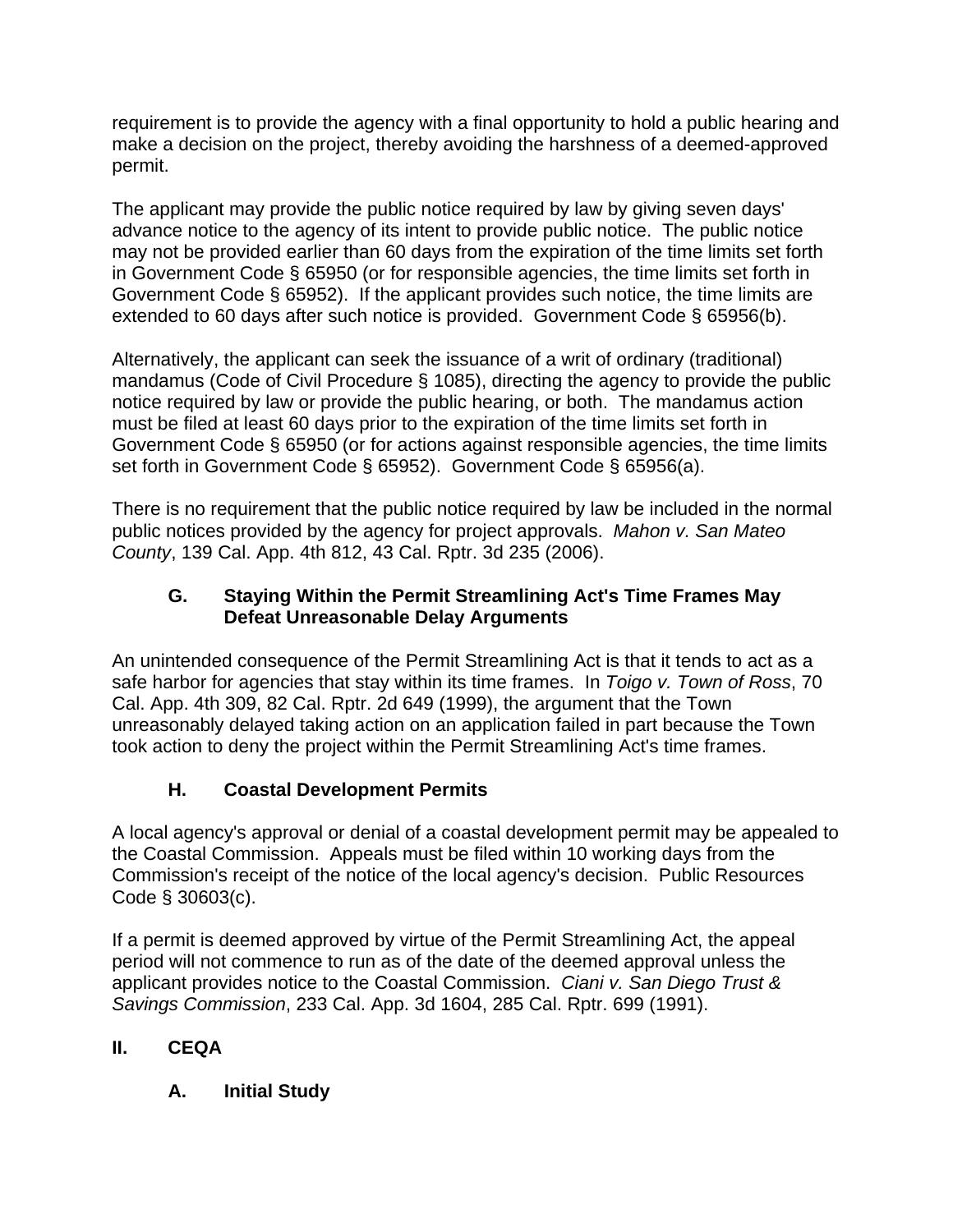Thirty days after an application for a private project is accepted as complete or deemed complete, the lead agency must complete its initial environmental study, which determines whether to require the preparation of an Environmental Impact Report (EIR) or Negative Declaration. Public Resources Code § 21080.2; 14 California Code of Regulations ("CEQA Guidelines") § 15102.

A lead agency's failure to make this determination within 30 days after an application is complete or deemed complete does not nullify the agency's determination to require further environmental review, as CEQA's time limits are directory, not mandatory; there is no sanction for an agency's failure to comply with the time limitations for preparing an initial environmental study. *Eller Media v. Community Redevelopment Agency*, 108 Cal. App. 4th 25, 133 Cal. Rptr. 2d 324 (2003).

The 30-day time limit for completing the initial environmental study may be extended by 15 days if the applicant consents. Public Resources Code § 21080.2; CEQA Guidelines § 15102.

# **B. Time Limits for Adopting Negative Declarations**[2](#page-4-0)

Negative Declarations must be adopted 180 days after the application is accepted as complete. Public Resources Code § 21151.5; CEQA Guidelines § 15107. Additional time to complete the Negative Declaration may be allowed by ordinance or resolution if justified by compelling circumstances and the applicant consents thereto. Public Resources Code § 21151.5. The Negative Declaration may be approved, denied or conditionally approved at the time that the development project is approved, denied or conditionally approved. CEQA Guidelines § 15107.

Sixty days after adoption of the Negative Declaration (or a determination that the project is exempt from CEQA), the lead agency must approve, disapprove or conditionally approve the project. Government Code § 65950. This period may be extended for up to 90 days with the applicant's consent. Government Code § 65957; CEQA Guidelines  $§ 15111(c).$ 

An unreasonable delay by the applicant in meeting requests necessary for the preparation of the Negative Declaration may serve to delay the approval period, or even result in project disapproval. CEQA Guidelines § 15109.

# **C. Time Limits for Certifying EIRs**

Immediately after determining that an EIR is required, the lead agency must notify other government agencies with approval authority over the project by sending them a "Notice of Preparation." CEQA Guidelines §§ 15082, 15375. If the EIR will be prepared under

<span id="page-4-0"></span> $\overline{a}$ 2 The same rules governing Negative Declarations for timeline purposes apply to Mitigated Negative Declarations. Public Resources Code § 21064.5; CEQA Guidelines § 15070(b).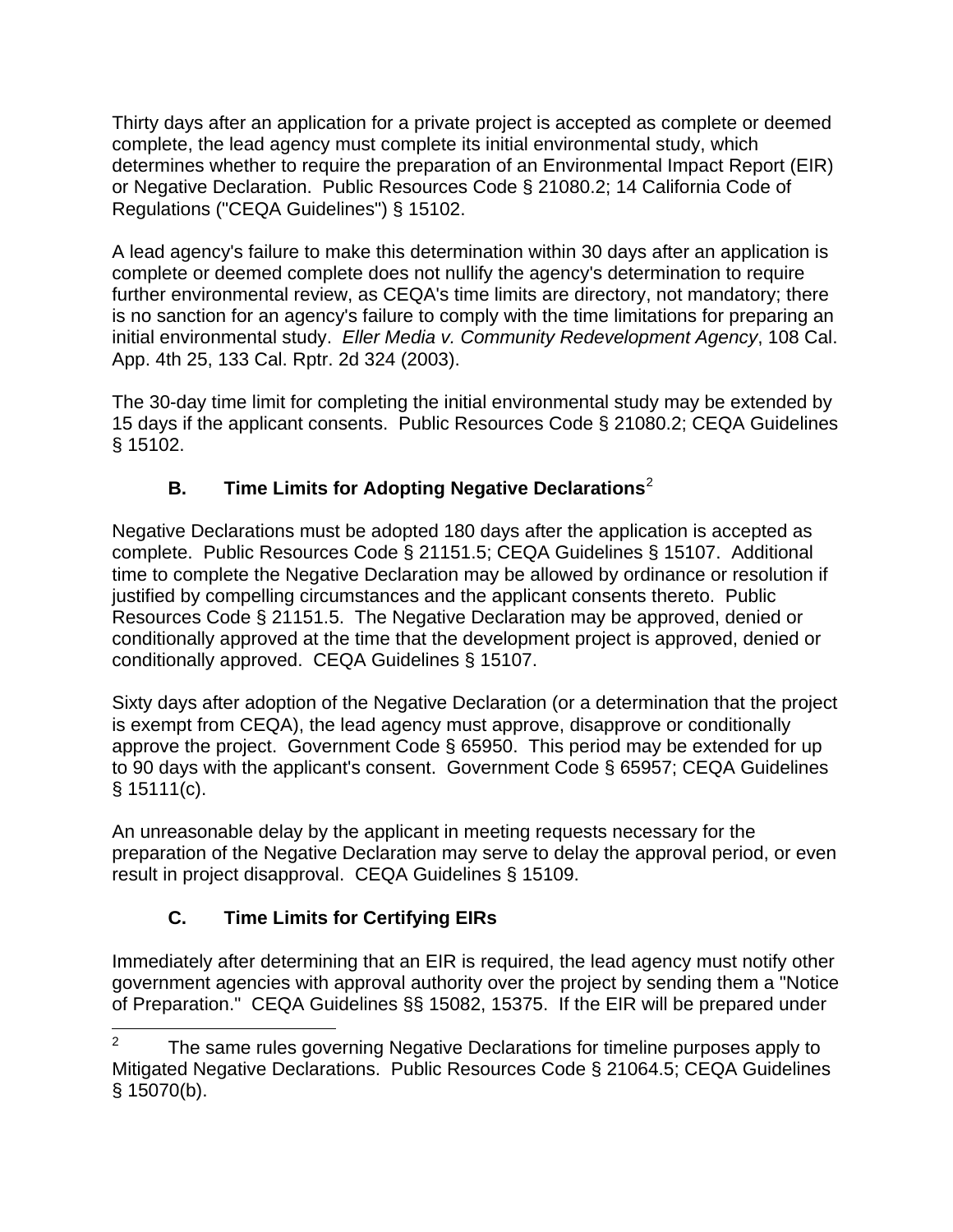contract (CEQA Guidelines § 15084(a)), the agency is required to execute that contract within 45 days after the Notice of Preparation is issued. Applicants may agree to an extension. Public Resources Code § 21151.5.

An EIR for a private (i.e., non-government) project must be certified within one year from the date the application is accepted as complete. Public Resources Code § 21151.5; CEQA Guidelines 15108. An additional 90 days to certify the EIR may be allowed by ordinance or resolution if justified by compelling circumstances and the applicant consents. Public Resources Code § 21151.5; CEQA Guidelines § 15108.

Development projects must be approved, denied or conditionally approved within 180 days from date of EIR certification. Government Code § 65950. This period may be extended once upon consent of the applicant for up to 90 days. Government Code § 65957; CEQA Guidelines § 15111(c).

If, however, the decision to certify the EIR is not made within the one year after the application is accepted as complete, but is extended pursuant to Public Resources Code § 21151.5, the agency must decide whether to approve or disapprove the project within 90 days after EIR certification. Government Code § 65950.1. This period may be extended one time only for up to 90 days with the applicant's consent. Government Code § 65957.

### **D. Failing to Comply with CEQA's Time Limits: Deemed Approval?**

What if a lead agency fails to adopt a Negative Declaration or certify an EIR, as applicable, within the time limits mandated by Public Resources Code § 21151.5? Can a project be deemed approved in the absence of these environmental approvals?

The answer is no. The Permit Streamlining Act's time limits may not be used to compel an agency to make a CEQA determination. CEQA's time limits are directory, not mandatory. *Eller Media v. Community Redevelopment Agency*, 108 Cal. App. 4th 25, 133 Cal. Rptr. 2d 324 (2003); see also *Riverwatch v. San Diego County (Palomar Aggregates)*, 76 Cal. App. 4th 1428, 91 Cal. Rptr. 2d 322 (1999).

A lead agency's failure to complete an initial environmental study within 30 days after an application is complete does not nullify the agency's determination to require further environmental review. *Eller Media v. Community Redevelopment Agency*, 108 Cal. App. 4th 25, 133 Cal. Rptr. 2d 324 (2003).

In *Sunset Drive Corp. v. City of Redlands*, 73 Cal. App. 4th 215, 86 Cal. Rptr. 2d 209 (1999), however the Court stated that the duty to prepare an EIR within one year is not directory, but a ministerial duty, enforceable by ordinary mandamus. A lead agency has no discretion to refuse to complete an EIR once it determines that an EIR is required. The Court refused to relieve the agency of the one-year requirement, notwithstanding that the applicant's consultant prepared the draft EIR, the consultant's work product was substandard, and the applicant refused to revise the draft EIR to the agency's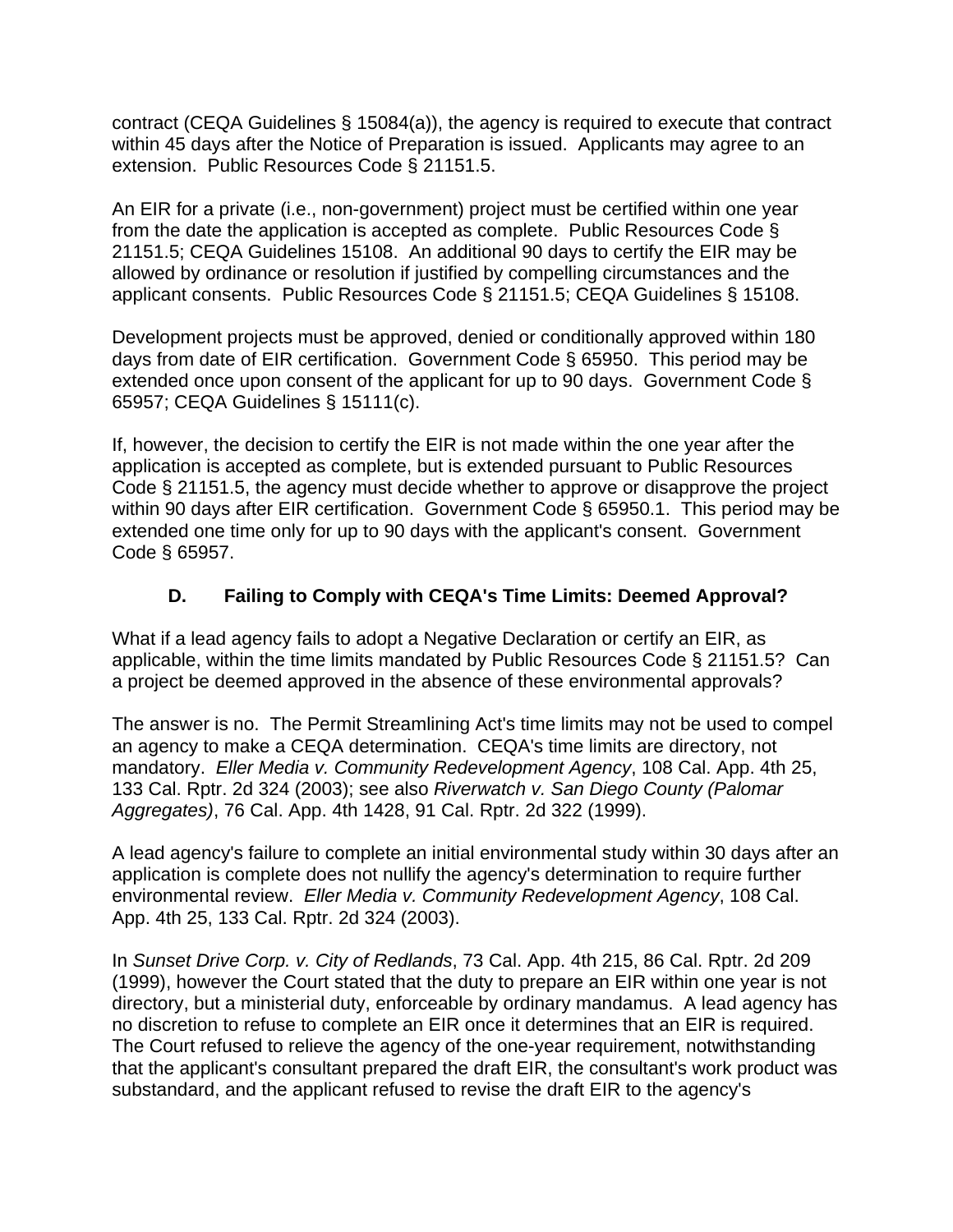standards.

*Sunset Drive* explained that designating a procedural requirement as "directory" or "mandatory" does not refer to whether the requirement is permissive or obligatory, but merely denotes whether the failure to comply with that procedural step will invalidate the government action. If the action will be invalidated, the requirement is "mandatory." If not, it is "directory," according to the Court. See also *Plastic Pipe and Fittings Association v. California Building Standards Commission*, 124 Cal. App. 4th 1390, 22 Cal. Rptr. 3d 393 (2004); *Orsi v. City of Salinas*, 219 Cal. App. 3d 1576, 268 Cal. Rptr. 912 (1990).

### **III. Subdivision Map Act**

# **A. Tentative Maps**

A tentative map may not be deemed approved under the Permit Streamlining Act under any circumstances unless the map satisfies all applicable subdivision regulations. Government Code § 66452.4; *Pongputmong v. City of Santa Monica*, 15 Cal. App. 4th 99, 18 Cal. Rptr. 2d 550 (1993).

A tentative map may not be deemed approved under the Permit Streamlining Act unless due process requirements, such as notice and a hearing, are satisfied. *Horn v. Ventura County*, 24 Cal. 3d 605, 156 Cal. Rptr. 718 (1979); 81 *Ops. Cal. Atty. Gen.* 166 (No. 97- 1209).

### **B. Subdivision Map Approvals for Which a Negative Declaration Is Required**

If a development project which requires a Negative Declaration involves a tentative subdivision map, special rules apply.

Most cities and counties have a planning commission (or body with a similar title) to which the city council or board of supervisors delegates certain land use authority. Fifty days after adoption of the Negative Declaration, or a determination that the project is exempt from CEQA, one of two actions must be taken by the planning commission. If the planning commission has been delegated the authority to approve tentative subdivision maps (as is usually the case), the planning commission must approve, disapprove or conditionally approve the map within the 50-day period. Government Code §§ 65952.1, 66452.1(b).

But if the planning commission has been delegated the authority only to make recommendations regarding tentative subdivision maps, the planning commission must make its recommendation within 50 days after adoption of the Negative Declaration, or a determination that the project is exempt from CEQA. Government Code §§ 65952.1, 66452.1(a). Then, at its next regular meeting following receipt of the planning commission's recommendation, the City Council or Board of Supervisors, as applicable,